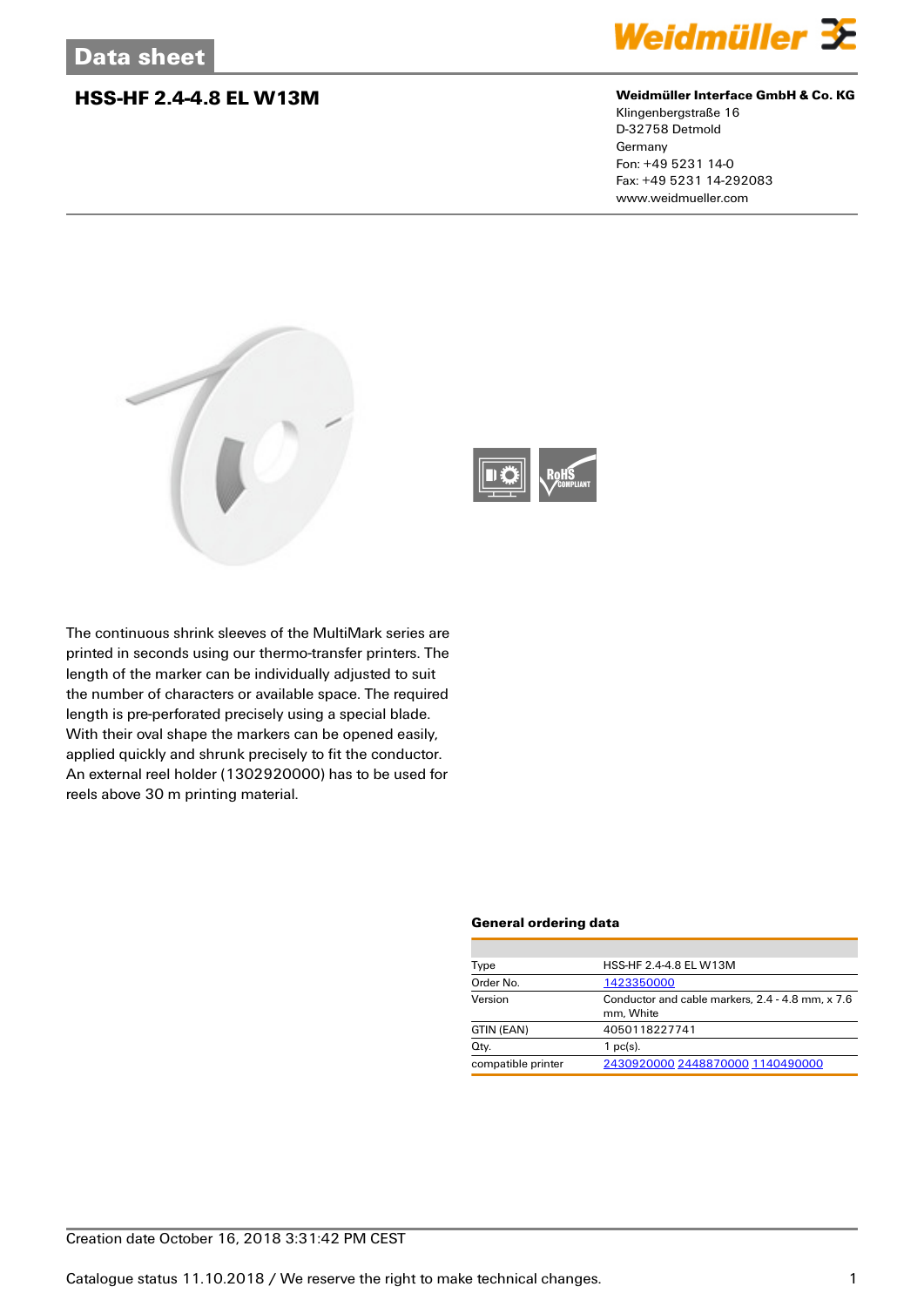## **HSS-HF 2.4-4.8 EL W13M Weidmüller Interface GmbH & Co. KG**



Klingenbergstraße 16 D-32758 Detmold Germany Fon: +49 5231 14-0 Fax: +49 5231 14-292083

# **Technical data**

| <b>Dimensions and weights</b>      |                                       |                                   |                  |  |
|------------------------------------|---------------------------------------|-----------------------------------|------------------|--|
|                                    |                                       |                                   |                  |  |
| Length                             | 13,000 mm                             | Length (inches)                   | 511.81 inch      |  |
| Width                              | $7.6$ mm                              | Width (inches)                    | 0.299 inch       |  |
| Depth                              | $0.9$ mm                              | Depth (inches)                    | 0.035 inch       |  |
| Net weight                         | 138 g                                 |                                   |                  |  |
| <b>General data</b>                |                                       |                                   |                  |  |
| Colour                             | White                                 | Length                            | 13,000 mm        |  |
| Material                           | Polyolefine                           | Number per roll                   | 1                |  |
| Width                              | 7.6 mm                                |                                   |                  |  |
| <b>Conductor and cable markers</b> |                                       |                                   |                  |  |
|                                    |                                       |                                   |                  |  |
| Conductor O.D.                     | $2.4 - 4.8$ mm                        | Conductor O.D., max.              | 4.8 mm           |  |
| Conductor O.D., min.               | $2.4 \text{ mm}$                      | Conductor cross-section, max.     | $4 \text{ mm}^2$ |  |
| Conductor cross-section, min.      | $0.75 \, \text{mm}^2$                 | Halogen                           | No               |  |
| Rate of shrinkage                  | 2:1                                   | Recommended shrinking temperature | 90 °C            |  |
| <b>Classifications</b>             |                                       |                                   |                  |  |
|                                    |                                       |                                   |                  |  |
| <b>ETIM 5.0</b>                    | EC001288                              | <b>ETIM 6.0</b>                   | EC001530         |  |
| eClass 6.2                         | 27-40-04-01                           | eClass 7.1                        | 27-14-91-29      |  |
| eClass 8.1                         | 27-14-91-29                           | eClass 9.0                        | 27-40-06-29      |  |
| eClass 9.1                         | 27-40-04-01                           |                                   |                  |  |
| <b>Approvals</b>                   |                                       |                                   |                  |  |
| <b>ROHS</b>                        | Conform                               |                                   |                  |  |
| <b>Downloads</b>                   |                                       |                                   |                  |  |
| <b>Engineering Data</b>            | EPLAN, WSCAD, Zuken E3.S              |                                   |                  |  |
| <b>Engineering Data</b>            | <b>STEP</b>                           |                                   |                  |  |
| Software                           | <b>M-Print PRO configuration file</b> |                                   |                  |  |
|                                    |                                       |                                   |                  |  |